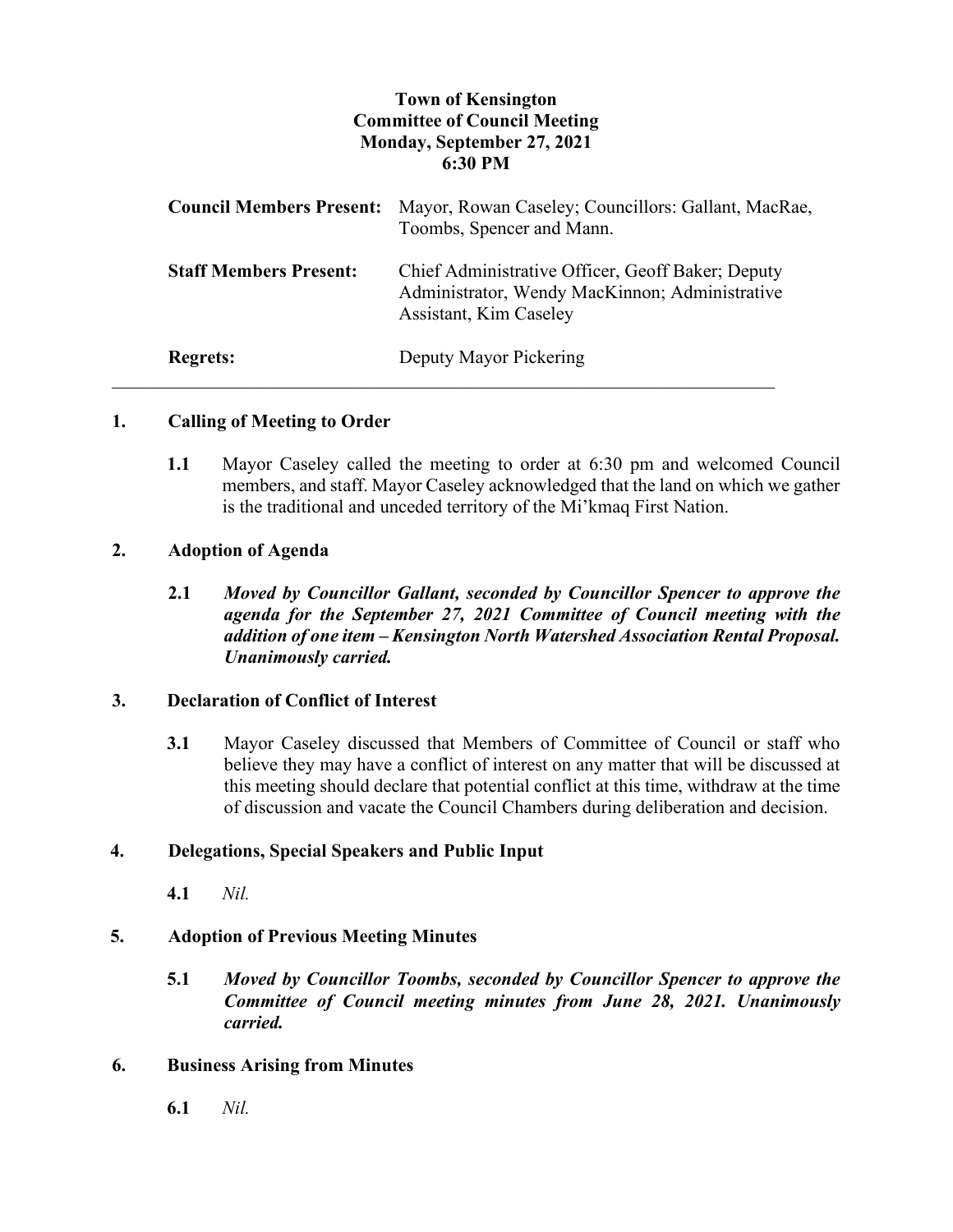## **7. Staff Reports**

## **7.1 CAO's Report**

- **7.1.1** *Moved by Councillor Gallant, seconded by Councillor Spencer to receive and recommend approval to Town Council the adoption of the September 2021 CAO's Report as prepared by CAO, Geoff Baker. Unanimously carried.*
- **7.1.2** Councillor Mann inquired as to why the exiting roofing materials of the Wastewater Treatment Building is proposed to be removed prior to the metal roofing being installed. Mr. Baker will confirm with WSP Engineers to determine if it is necessary.
- **7.1.3** Councillor Gallant noted that he has received positive feedback on the recent upgrades to the tennis courts located at KISH and noted that there is an increase in kids using the space for skateboarding. Councillors discussed options and the possibility of creating a skateboarding area within the old ice surface located at the Credit Union Centre.

## **7.2 Fire Department Statistical Report**

**7.2.1** *Moved by Councillor Toombs, seconded by Councillor MacRae to receive and recommend to Town Council the adoption of the August 2021 Fire Chief's Report with the correction to the number of trucks responded to the August 13 Motor Vehicle Accident call. Unanimously carried.*

# **7.3 Police Department Statistical Report**

- **7.3.1** *Moved by Councillor Spencer, seconded by Councillor Gallant to receive and recommend to Town Council the adoption of the August 2021 Police Statistical Report as prepared by Chief Sutherland. Unanimously carried.*
- **7.4 Development Permit Summary Report**
	- **7.4.1** *Moved by Councillor Spencer, seconded by Councillor MacRae to receive the September 2021 Development Permit Summary Report as prepared by Administrative Assistant, Kim Caseley with the amendment to the address of a permit for Eric Brookins. Unanimously carried.*
- **7.5 Financial Report - Bills List**
	- **7.5.1** *Moved by Councillor Mann, seconded by Councillor Spencer to receive and recommend to Town Council the approval of the General Bills List for August 2021 in the amount of \$842,677.46 with the correction to the detail for a payment issued to Lewis Sutherland. Unanimously carried.*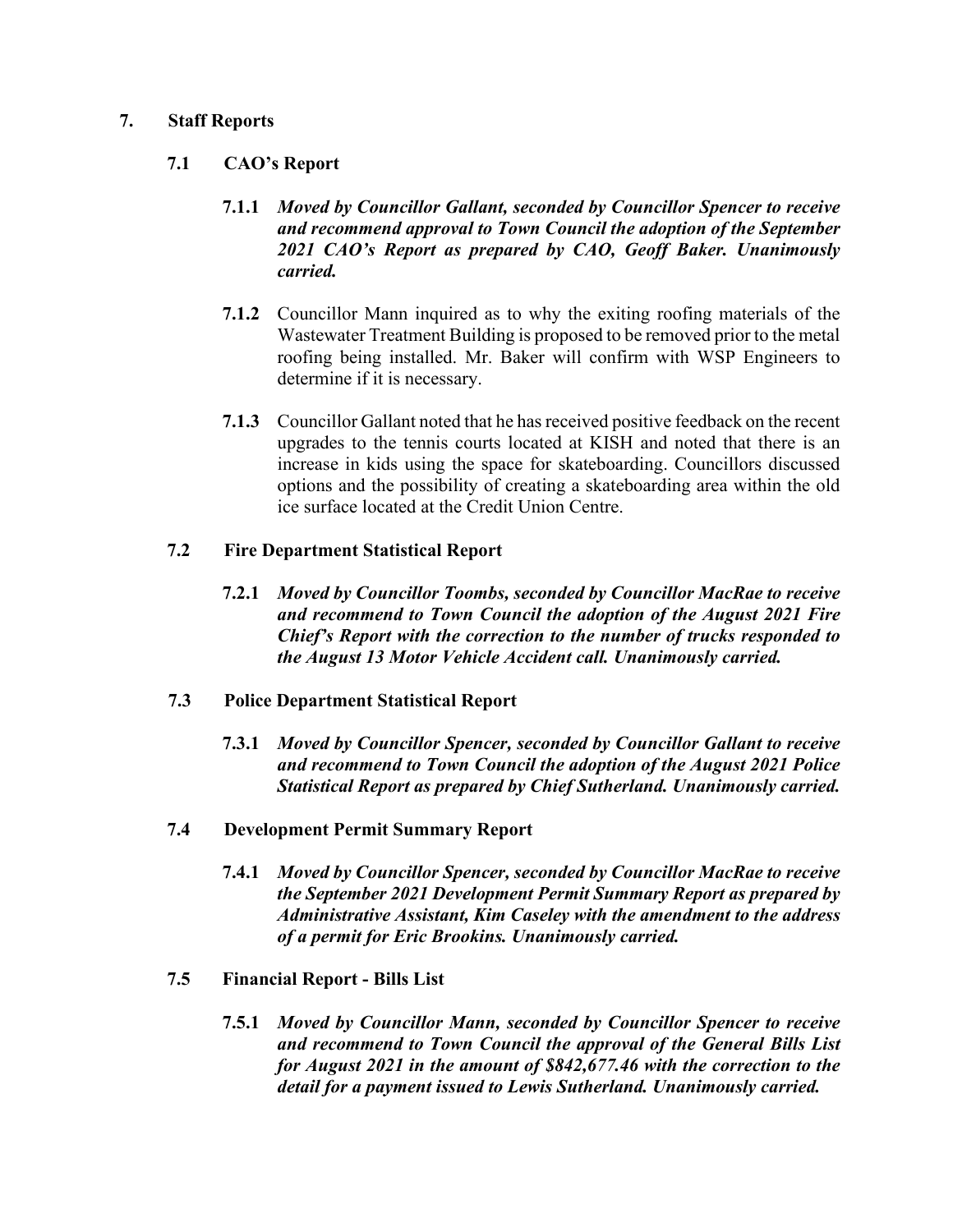- **7.5.2** *Moved by Councillor Mann, seconded by Councillor Spencer to receive, and recommend to Town Council the approval of the Water & Pollution Control Corporation Bills List for August 2021 in the amount of \$9,324.76. Unanimously carried.*
- **7.6 Summary Income Statement**
	- **7.6.1** *Moved by Councillor Mann, seconded by Councillor Spencer to receive and recommend to Town Council the adoption of the Summary Income Statements for August 2021, as prepared by Deputy Administrator, Wendy MacKinnon. Unanimously carried.*
- **7.7 Credit Union Centre Report**
	- **7.7.1** *Moved by Councillor Toombs, seconded by Councillor Spencer to receive and recommend to Town Council the adoption of the Credit Union Centre Report for August 2021, as prepared by CUC Manager, Robert Wood. Unanimously carried.*

*CAO, Baker excused himself from the Council Chamber at 7:10 pm and returned at 7:12 pm.*

## **8. New Business**

# **8.1 COC Memo - Town of Kensington Emergency Management Plan**

**8.1.1** Councillors received a copy of the amended Town of Kensington Emergency Management Plan for review and consideration. It is proposed that the Plan will come forward at the regular October meeting of Kensington Town Council for formal approval. Council has been requested to forward any desired amendments to CAO, Geoff Baker prior to the October Council meeting.

## **8.2 Kensington North Watershed Association Rental Proposal**

**8.1.2** *Moved by Councillor Spencer, seconded by Councillor Gallant*

*WHEREAS a proposal has been received from the Kensington North Watershed Association (KNWSA) for the rental of the bottom floor of the Senior Centre located at 25A Garden Drive;*

*AND WHEREAS the Kensington North Watershed Association have requested the renovation of the washroom facilities and the construction of separation walls between the upper and lower levels and the placement of a storage shed;*

*BE IT RESOLVED THAT Committee of Council direct the CAO to proceed with the requested renovations to the bottom floor washroom facilities and separation wall between the upper and lower levels;*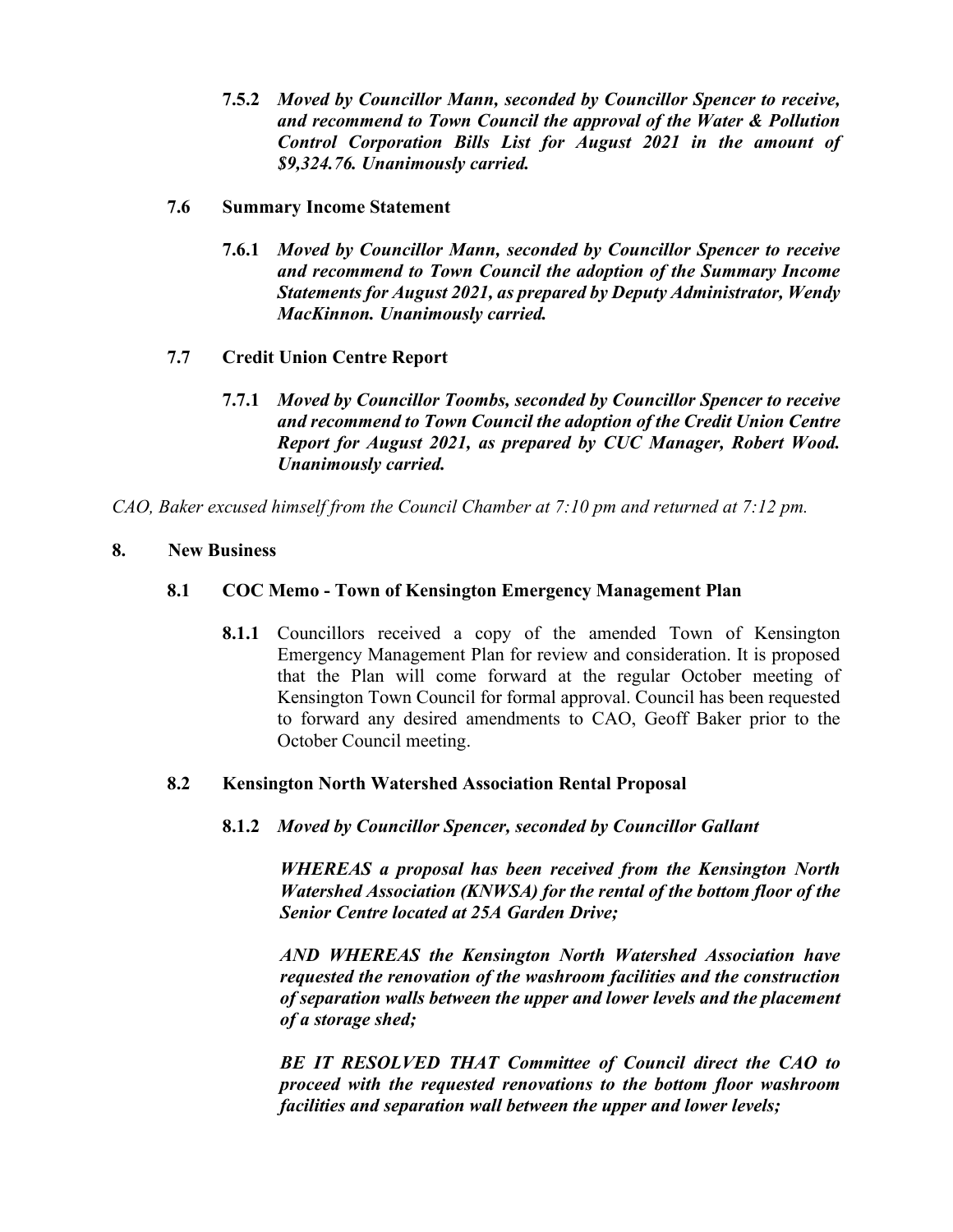*BE IT FURTHER RESOLVED THAT Committee of Council direct the CAO to proceed with a lease agreement with the Kensington North Watershed Association for the bottom floor of the Senior Centre located at 25A Garden Drive for the agreed annual lease rate of \$5.00 per square foot (\$540.00 per month) and the placement of 1 (one) accessory structure subject to the approval of a development permit application.*

*Unanimously carried.*

## **9. Councillor Issues/Inquiries**

- **9.1** Mayor Caseley acknowledged that September 27 October 1 is Truth & Reconciliation Week, the Town will recognize Thursday, September 30<sup>th</sup> as National Truth and Reconciliation Day.
- **9.2** Friday, October 1 on Treaty Day, we will raise the Mi'kmaq Grand Council Flag at 2:00 pm. Council and staff are encouraged to attend and wear orange. Chief Bernard of Lennox Island has been invited to assist in the raising of the flag at the Kensington Railyards, near the Town Clock.
- **9.3** Councillor Toombs noted the sidewalk repair into the driveway of the vacant lot located at 111 Victoria Street should be repaired prior to winter.
- **9.4** Councillor Spencer noted the sidewalk/driveway installation at 9 School Street should also be completed prior to winter.
- **9.5** Councillor Spencer inquired if our records include updated tenant insurance certification. Mr. Baker confirmed that staff will move forward with ensuring each tenant submits an updated insurance certificate, as required by rental agreements.
- **9.6** Councillor Spencer inquired if the Kiddie Town Daycare will be re-opening in their location in the basement of the Town Hall. Mr. Baker confirmed that staff have not received any formal notice.
- **9.7** A Public Meeting will be held on Tuesday, September 28 at 6:00 PM at the Murray Education Centre regarding proposed amendments to the Official Plan and Development Control Bylaw.

## **10. Correspondence**

**10.1** A sponsorship request from the Kensington Moase Plumbing & Heating Vipers*.*

*Moved by Councillor Spencer, seconded by Councillor Gallant to recommend to Town Council the approval of a \$750.00 jersey sponsorship for the Kensington Moase Plumbing & Heating Vipers. Unanimously carried.*